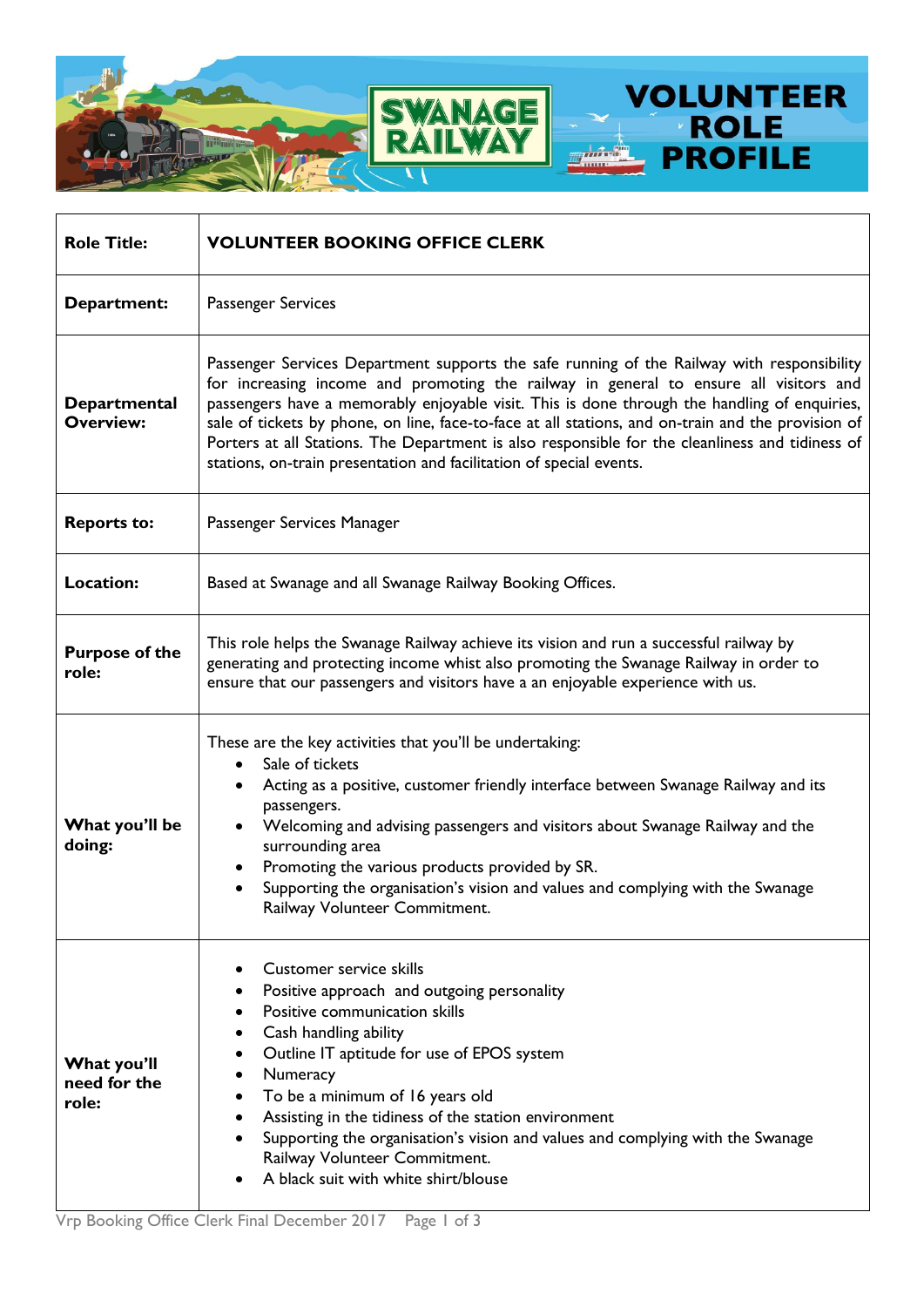| What you'll get<br>from the role:         | A chance to continually meet new people and play a key part in their enjoyment of<br>$\bullet$<br>our railway.<br>A sense of satisfaction<br>An opportunity to promote one of the leading visitor attractions in Dorset<br>Use your existing skills and develop new ones.<br>٠<br><b>Discounted Refreshments</b><br>Free tea/coffee/water<br>٠<br>Discounts in SR Shop*<br>Discounted Rail Travel* *Subject to Membership of Swanage Railway Trust                                                                                                                                                                                                                                                                                                                                                                                                                                                                                                                                                                |
|-------------------------------------------|-------------------------------------------------------------------------------------------------------------------------------------------------------------------------------------------------------------------------------------------------------------------------------------------------------------------------------------------------------------------------------------------------------------------------------------------------------------------------------------------------------------------------------------------------------------------------------------------------------------------------------------------------------------------------------------------------------------------------------------------------------------------------------------------------------------------------------------------------------------------------------------------------------------------------------------------------------------------------------------------------------------------|
| <b>The Training</b><br>we'll provide:     | <b>Induction Training</b><br>$\bullet$<br>Cash handling training<br><b>EPOS</b> equipment training<br>Customer service training                                                                                                                                                                                                                                                                                                                                                                                                                                                                                                                                                                                                                                                                                                                                                                                                                                                                                   |
| <b>Time</b><br>commitment:                | The amount of time you give can be flexible through the majority of the year either during the<br>day or early evenings both during the week and at weekends. Trains run every day between<br>April and October, as well as running at weekends and during school holidays from<br>November to March.                                                                                                                                                                                                                                                                                                                                                                                                                                                                                                                                                                                                                                                                                                             |
| Other<br>requirements:                    | As the role involves the handling of cash, our policy is to take up two references.                                                                                                                                                                                                                                                                                                                                                                                                                                                                                                                                                                                                                                                                                                                                                                                                                                                                                                                               |
| <b>Our vision</b>                         | The vision of the Swanage Railway Company is to be the leading heritage railway<br>in the UK.<br>To be recognised as the UK's leading heritage railway, the Swanage Railway will actively seek<br>ways of improving its business in all that it does.                                                                                                                                                                                                                                                                                                                                                                                                                                                                                                                                                                                                                                                                                                                                                             |
| <b>Our Values</b>                         | Safety, integrity and professionalism underpin our operations.<br>٠<br>We are committed to high standards of safety, behaviour and expertise in all we do whilst<br>treating everyone with integrity, openness, and honesty. We seek ways of improving our<br>organisation balancing our heritage with modern business practices.<br>Dedication, commitment and volunteers are at the heart of our community.<br>We are proud of our inspirational history; we have overcome many challenges and<br>achieved great successes through tenacity and perseverance. That spirit lives on today.<br>We celebrate our Volunteers' commitment and dedication which form such a vital part of<br>our Railway.<br>Customers are at the focus of our services.<br>Our customers are the heart of our business. We welcome feedback to better<br>understand the needs of our customers and improve our service.<br>Enjoyment, quality and value for money for all.<br>We deliver a memorable experience enjoyed by everyone. |
| <b>Our Volunteer</b><br><b>Commitment</b> | Volunteers form an absolutely vital part of everything the Swanage Railway does. There are<br>over 80 different roles that our volunteers fulfil; from driving a locomotive to serving<br>refreshments, from selling goods in our shops to helping maintain our track, from maintaining<br>our signalling equipment to timetabling, from managing our finances to keeping our rolling<br>stock maintained, volunteers are at the heart.<br>Our vision is to be the UK's leading heritage railway: we have an inspirational history during<br>which we have overcome many challenges and achieved great successes through tenacity and                                                                                                                                                                                                                                                                                                                                                                             |